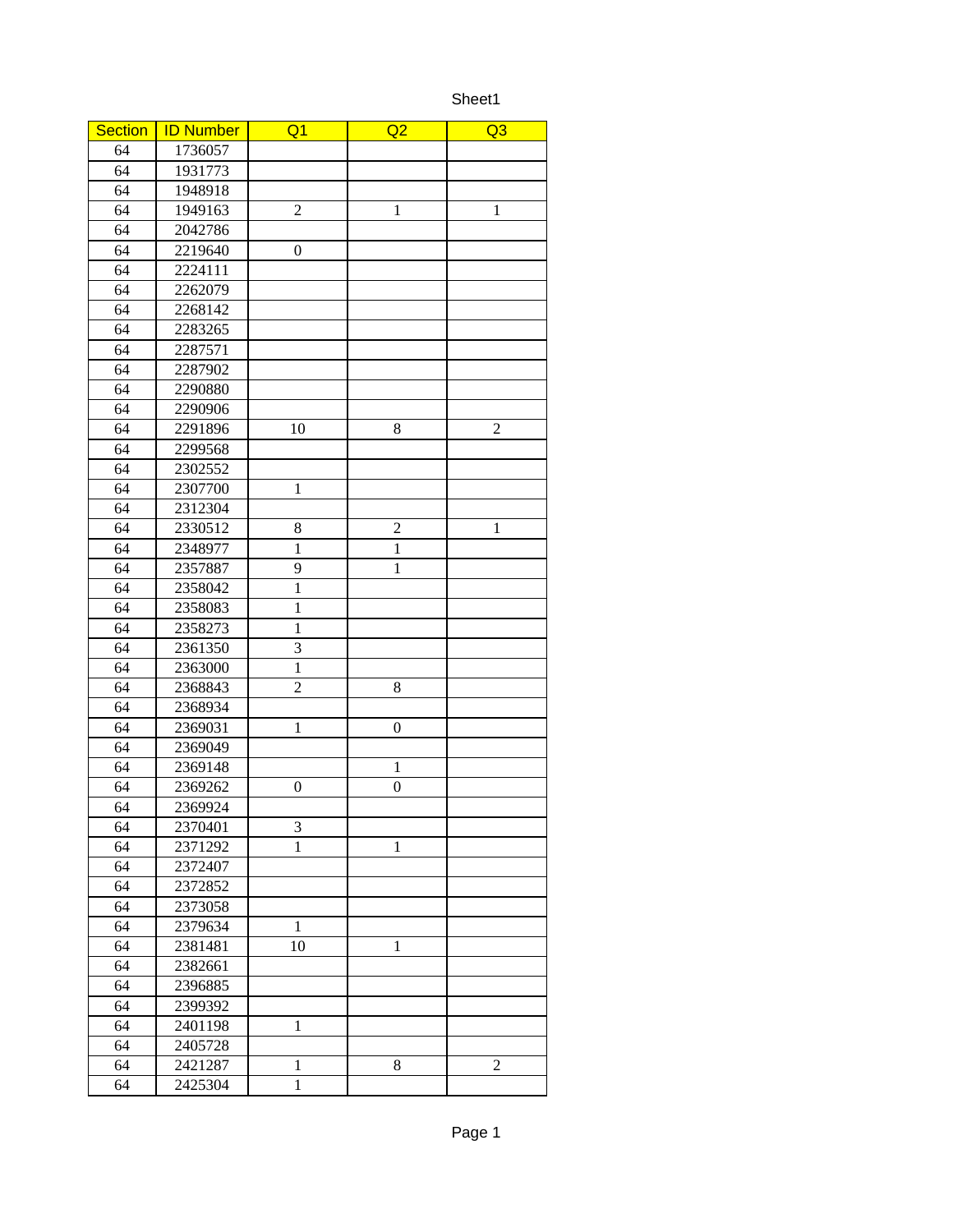Sheet1

| 64<br>$\mathbf{1}$<br>8<br>64<br>3<br>2425528<br>10<br>$\mathbf{1}$<br>64<br>2425536<br>$\mathbf{1}$<br>$\mathbf{1}$<br>$\mathbf{1}$<br>64<br>2425551<br>$\mathbf{1}$<br>64<br>2425759<br>$\mathbf{1}$<br>64<br>2425825<br>64<br>2428977<br>64<br>$\overline{2}$<br>2429025<br>$\mathbf{1}$<br>64<br>2429124<br>64<br>$\mathbf{1}$<br>2429140<br>64<br>2429421<br>64<br>2430296<br>$\overline{2}$<br>$\mathbf{1}$<br>64<br>2430312<br>64<br>2430338<br>64<br>$\mathbf{1}$<br>2430361<br>64<br>2430395<br>64<br>2430403<br>64<br>2430452<br>$\mathbf{1}$<br>64<br>2430544<br>64<br>2430577<br>64<br>2430684<br>64<br>2430841<br>64<br>2430890<br>64<br>2431039<br>64<br>2431112<br>$\mathbf{1}$<br>64<br>2437093<br>$\mathbf{1}$<br>$\mathbf{1}$<br>64<br>2437200<br>$\mathbf{1}$<br>64<br>2437432<br>8<br>64<br>$\overline{1}$<br>2437440<br>$\mathbf{1}$<br>64<br>$\mathbf{1}$<br>$\overline{1}$<br>2441400<br>$\mathbf{1}$<br>64<br>2441509<br>64<br>2441616<br>64<br>2441954<br>$\mathbf{1}$<br>$\mathbf 1$<br>64<br>2442069<br>$\mathbf{1}$<br>$\mathbf{1}$<br>$\mathbf{1}$<br>64<br>2442697<br>$\mathbf{1}$<br>64<br>2442879<br>64<br>2443133<br>64<br>2443356<br>8<br>9<br>$\overline{2}$<br>64<br>2443539<br>8<br>$\mathbf{1}$<br>64<br>2443935<br>$\mathbf{1}$<br>8<br>64<br>2444453<br>64<br>2446631<br>64<br>3<br>2447050<br>10<br>10<br>64<br>2448421<br>3<br>0<br>$\overline{c}$<br>64<br>2449155<br>64<br>$\overline{\mathbf{4}}$<br>2449403<br>$\mathbf{1}$<br>$\mathbf{1}$<br>$\overline{2}$<br>3<br>64<br>2449601<br>64<br>2449767<br>$\mathbf{1}$<br>$\overline{\mathbf{4}}$<br>$\overline{2}$<br>64<br>2488369<br>$\mathbf{1}$<br>$\mathbf{1}$<br>$\mathbf{1}$ |         |  |  |
|----------------------------------------------------------------------------------------------------------------------------------------------------------------------------------------------------------------------------------------------------------------------------------------------------------------------------------------------------------------------------------------------------------------------------------------------------------------------------------------------------------------------------------------------------------------------------------------------------------------------------------------------------------------------------------------------------------------------------------------------------------------------------------------------------------------------------------------------------------------------------------------------------------------------------------------------------------------------------------------------------------------------------------------------------------------------------------------------------------------------------------------------------------------------------------------------------------------------------------------------------------------------------------------------------------------------------------------------------------------------------------------------------------------------------------------------------------------------------------------------------------------------------------------------------------------------------------------------------------------------------------------------------------------------------------|---------|--|--|
|                                                                                                                                                                                                                                                                                                                                                                                                                                                                                                                                                                                                                                                                                                                                                                                                                                                                                                                                                                                                                                                                                                                                                                                                                                                                                                                                                                                                                                                                                                                                                                                                                                                                                  | 2425486 |  |  |
|                                                                                                                                                                                                                                                                                                                                                                                                                                                                                                                                                                                                                                                                                                                                                                                                                                                                                                                                                                                                                                                                                                                                                                                                                                                                                                                                                                                                                                                                                                                                                                                                                                                                                  |         |  |  |
|                                                                                                                                                                                                                                                                                                                                                                                                                                                                                                                                                                                                                                                                                                                                                                                                                                                                                                                                                                                                                                                                                                                                                                                                                                                                                                                                                                                                                                                                                                                                                                                                                                                                                  |         |  |  |
|                                                                                                                                                                                                                                                                                                                                                                                                                                                                                                                                                                                                                                                                                                                                                                                                                                                                                                                                                                                                                                                                                                                                                                                                                                                                                                                                                                                                                                                                                                                                                                                                                                                                                  |         |  |  |
|                                                                                                                                                                                                                                                                                                                                                                                                                                                                                                                                                                                                                                                                                                                                                                                                                                                                                                                                                                                                                                                                                                                                                                                                                                                                                                                                                                                                                                                                                                                                                                                                                                                                                  |         |  |  |
|                                                                                                                                                                                                                                                                                                                                                                                                                                                                                                                                                                                                                                                                                                                                                                                                                                                                                                                                                                                                                                                                                                                                                                                                                                                                                                                                                                                                                                                                                                                                                                                                                                                                                  |         |  |  |
|                                                                                                                                                                                                                                                                                                                                                                                                                                                                                                                                                                                                                                                                                                                                                                                                                                                                                                                                                                                                                                                                                                                                                                                                                                                                                                                                                                                                                                                                                                                                                                                                                                                                                  |         |  |  |
|                                                                                                                                                                                                                                                                                                                                                                                                                                                                                                                                                                                                                                                                                                                                                                                                                                                                                                                                                                                                                                                                                                                                                                                                                                                                                                                                                                                                                                                                                                                                                                                                                                                                                  |         |  |  |
|                                                                                                                                                                                                                                                                                                                                                                                                                                                                                                                                                                                                                                                                                                                                                                                                                                                                                                                                                                                                                                                                                                                                                                                                                                                                                                                                                                                                                                                                                                                                                                                                                                                                                  |         |  |  |
|                                                                                                                                                                                                                                                                                                                                                                                                                                                                                                                                                                                                                                                                                                                                                                                                                                                                                                                                                                                                                                                                                                                                                                                                                                                                                                                                                                                                                                                                                                                                                                                                                                                                                  |         |  |  |
|                                                                                                                                                                                                                                                                                                                                                                                                                                                                                                                                                                                                                                                                                                                                                                                                                                                                                                                                                                                                                                                                                                                                                                                                                                                                                                                                                                                                                                                                                                                                                                                                                                                                                  |         |  |  |
|                                                                                                                                                                                                                                                                                                                                                                                                                                                                                                                                                                                                                                                                                                                                                                                                                                                                                                                                                                                                                                                                                                                                                                                                                                                                                                                                                                                                                                                                                                                                                                                                                                                                                  |         |  |  |
|                                                                                                                                                                                                                                                                                                                                                                                                                                                                                                                                                                                                                                                                                                                                                                                                                                                                                                                                                                                                                                                                                                                                                                                                                                                                                                                                                                                                                                                                                                                                                                                                                                                                                  |         |  |  |
|                                                                                                                                                                                                                                                                                                                                                                                                                                                                                                                                                                                                                                                                                                                                                                                                                                                                                                                                                                                                                                                                                                                                                                                                                                                                                                                                                                                                                                                                                                                                                                                                                                                                                  |         |  |  |
|                                                                                                                                                                                                                                                                                                                                                                                                                                                                                                                                                                                                                                                                                                                                                                                                                                                                                                                                                                                                                                                                                                                                                                                                                                                                                                                                                                                                                                                                                                                                                                                                                                                                                  |         |  |  |
|                                                                                                                                                                                                                                                                                                                                                                                                                                                                                                                                                                                                                                                                                                                                                                                                                                                                                                                                                                                                                                                                                                                                                                                                                                                                                                                                                                                                                                                                                                                                                                                                                                                                                  |         |  |  |
|                                                                                                                                                                                                                                                                                                                                                                                                                                                                                                                                                                                                                                                                                                                                                                                                                                                                                                                                                                                                                                                                                                                                                                                                                                                                                                                                                                                                                                                                                                                                                                                                                                                                                  |         |  |  |
|                                                                                                                                                                                                                                                                                                                                                                                                                                                                                                                                                                                                                                                                                                                                                                                                                                                                                                                                                                                                                                                                                                                                                                                                                                                                                                                                                                                                                                                                                                                                                                                                                                                                                  |         |  |  |
|                                                                                                                                                                                                                                                                                                                                                                                                                                                                                                                                                                                                                                                                                                                                                                                                                                                                                                                                                                                                                                                                                                                                                                                                                                                                                                                                                                                                                                                                                                                                                                                                                                                                                  |         |  |  |
|                                                                                                                                                                                                                                                                                                                                                                                                                                                                                                                                                                                                                                                                                                                                                                                                                                                                                                                                                                                                                                                                                                                                                                                                                                                                                                                                                                                                                                                                                                                                                                                                                                                                                  |         |  |  |
|                                                                                                                                                                                                                                                                                                                                                                                                                                                                                                                                                                                                                                                                                                                                                                                                                                                                                                                                                                                                                                                                                                                                                                                                                                                                                                                                                                                                                                                                                                                                                                                                                                                                                  |         |  |  |
|                                                                                                                                                                                                                                                                                                                                                                                                                                                                                                                                                                                                                                                                                                                                                                                                                                                                                                                                                                                                                                                                                                                                                                                                                                                                                                                                                                                                                                                                                                                                                                                                                                                                                  |         |  |  |
|                                                                                                                                                                                                                                                                                                                                                                                                                                                                                                                                                                                                                                                                                                                                                                                                                                                                                                                                                                                                                                                                                                                                                                                                                                                                                                                                                                                                                                                                                                                                                                                                                                                                                  |         |  |  |
|                                                                                                                                                                                                                                                                                                                                                                                                                                                                                                                                                                                                                                                                                                                                                                                                                                                                                                                                                                                                                                                                                                                                                                                                                                                                                                                                                                                                                                                                                                                                                                                                                                                                                  |         |  |  |
|                                                                                                                                                                                                                                                                                                                                                                                                                                                                                                                                                                                                                                                                                                                                                                                                                                                                                                                                                                                                                                                                                                                                                                                                                                                                                                                                                                                                                                                                                                                                                                                                                                                                                  |         |  |  |
|                                                                                                                                                                                                                                                                                                                                                                                                                                                                                                                                                                                                                                                                                                                                                                                                                                                                                                                                                                                                                                                                                                                                                                                                                                                                                                                                                                                                                                                                                                                                                                                                                                                                                  |         |  |  |
|                                                                                                                                                                                                                                                                                                                                                                                                                                                                                                                                                                                                                                                                                                                                                                                                                                                                                                                                                                                                                                                                                                                                                                                                                                                                                                                                                                                                                                                                                                                                                                                                                                                                                  |         |  |  |
|                                                                                                                                                                                                                                                                                                                                                                                                                                                                                                                                                                                                                                                                                                                                                                                                                                                                                                                                                                                                                                                                                                                                                                                                                                                                                                                                                                                                                                                                                                                                                                                                                                                                                  |         |  |  |
|                                                                                                                                                                                                                                                                                                                                                                                                                                                                                                                                                                                                                                                                                                                                                                                                                                                                                                                                                                                                                                                                                                                                                                                                                                                                                                                                                                                                                                                                                                                                                                                                                                                                                  |         |  |  |
|                                                                                                                                                                                                                                                                                                                                                                                                                                                                                                                                                                                                                                                                                                                                                                                                                                                                                                                                                                                                                                                                                                                                                                                                                                                                                                                                                                                                                                                                                                                                                                                                                                                                                  |         |  |  |
|                                                                                                                                                                                                                                                                                                                                                                                                                                                                                                                                                                                                                                                                                                                                                                                                                                                                                                                                                                                                                                                                                                                                                                                                                                                                                                                                                                                                                                                                                                                                                                                                                                                                                  |         |  |  |
|                                                                                                                                                                                                                                                                                                                                                                                                                                                                                                                                                                                                                                                                                                                                                                                                                                                                                                                                                                                                                                                                                                                                                                                                                                                                                                                                                                                                                                                                                                                                                                                                                                                                                  |         |  |  |
|                                                                                                                                                                                                                                                                                                                                                                                                                                                                                                                                                                                                                                                                                                                                                                                                                                                                                                                                                                                                                                                                                                                                                                                                                                                                                                                                                                                                                                                                                                                                                                                                                                                                                  |         |  |  |
|                                                                                                                                                                                                                                                                                                                                                                                                                                                                                                                                                                                                                                                                                                                                                                                                                                                                                                                                                                                                                                                                                                                                                                                                                                                                                                                                                                                                                                                                                                                                                                                                                                                                                  |         |  |  |
|                                                                                                                                                                                                                                                                                                                                                                                                                                                                                                                                                                                                                                                                                                                                                                                                                                                                                                                                                                                                                                                                                                                                                                                                                                                                                                                                                                                                                                                                                                                                                                                                                                                                                  |         |  |  |
|                                                                                                                                                                                                                                                                                                                                                                                                                                                                                                                                                                                                                                                                                                                                                                                                                                                                                                                                                                                                                                                                                                                                                                                                                                                                                                                                                                                                                                                                                                                                                                                                                                                                                  |         |  |  |
|                                                                                                                                                                                                                                                                                                                                                                                                                                                                                                                                                                                                                                                                                                                                                                                                                                                                                                                                                                                                                                                                                                                                                                                                                                                                                                                                                                                                                                                                                                                                                                                                                                                                                  |         |  |  |
|                                                                                                                                                                                                                                                                                                                                                                                                                                                                                                                                                                                                                                                                                                                                                                                                                                                                                                                                                                                                                                                                                                                                                                                                                                                                                                                                                                                                                                                                                                                                                                                                                                                                                  |         |  |  |
|                                                                                                                                                                                                                                                                                                                                                                                                                                                                                                                                                                                                                                                                                                                                                                                                                                                                                                                                                                                                                                                                                                                                                                                                                                                                                                                                                                                                                                                                                                                                                                                                                                                                                  |         |  |  |
|                                                                                                                                                                                                                                                                                                                                                                                                                                                                                                                                                                                                                                                                                                                                                                                                                                                                                                                                                                                                                                                                                                                                                                                                                                                                                                                                                                                                                                                                                                                                                                                                                                                                                  |         |  |  |
|                                                                                                                                                                                                                                                                                                                                                                                                                                                                                                                                                                                                                                                                                                                                                                                                                                                                                                                                                                                                                                                                                                                                                                                                                                                                                                                                                                                                                                                                                                                                                                                                                                                                                  |         |  |  |
|                                                                                                                                                                                                                                                                                                                                                                                                                                                                                                                                                                                                                                                                                                                                                                                                                                                                                                                                                                                                                                                                                                                                                                                                                                                                                                                                                                                                                                                                                                                                                                                                                                                                                  |         |  |  |
|                                                                                                                                                                                                                                                                                                                                                                                                                                                                                                                                                                                                                                                                                                                                                                                                                                                                                                                                                                                                                                                                                                                                                                                                                                                                                                                                                                                                                                                                                                                                                                                                                                                                                  |         |  |  |
|                                                                                                                                                                                                                                                                                                                                                                                                                                                                                                                                                                                                                                                                                                                                                                                                                                                                                                                                                                                                                                                                                                                                                                                                                                                                                                                                                                                                                                                                                                                                                                                                                                                                                  |         |  |  |
|                                                                                                                                                                                                                                                                                                                                                                                                                                                                                                                                                                                                                                                                                                                                                                                                                                                                                                                                                                                                                                                                                                                                                                                                                                                                                                                                                                                                                                                                                                                                                                                                                                                                                  |         |  |  |
|                                                                                                                                                                                                                                                                                                                                                                                                                                                                                                                                                                                                                                                                                                                                                                                                                                                                                                                                                                                                                                                                                                                                                                                                                                                                                                                                                                                                                                                                                                                                                                                                                                                                                  |         |  |  |
|                                                                                                                                                                                                                                                                                                                                                                                                                                                                                                                                                                                                                                                                                                                                                                                                                                                                                                                                                                                                                                                                                                                                                                                                                                                                                                                                                                                                                                                                                                                                                                                                                                                                                  |         |  |  |
|                                                                                                                                                                                                                                                                                                                                                                                                                                                                                                                                                                                                                                                                                                                                                                                                                                                                                                                                                                                                                                                                                                                                                                                                                                                                                                                                                                                                                                                                                                                                                                                                                                                                                  |         |  |  |
|                                                                                                                                                                                                                                                                                                                                                                                                                                                                                                                                                                                                                                                                                                                                                                                                                                                                                                                                                                                                                                                                                                                                                                                                                                                                                                                                                                                                                                                                                                                                                                                                                                                                                  |         |  |  |